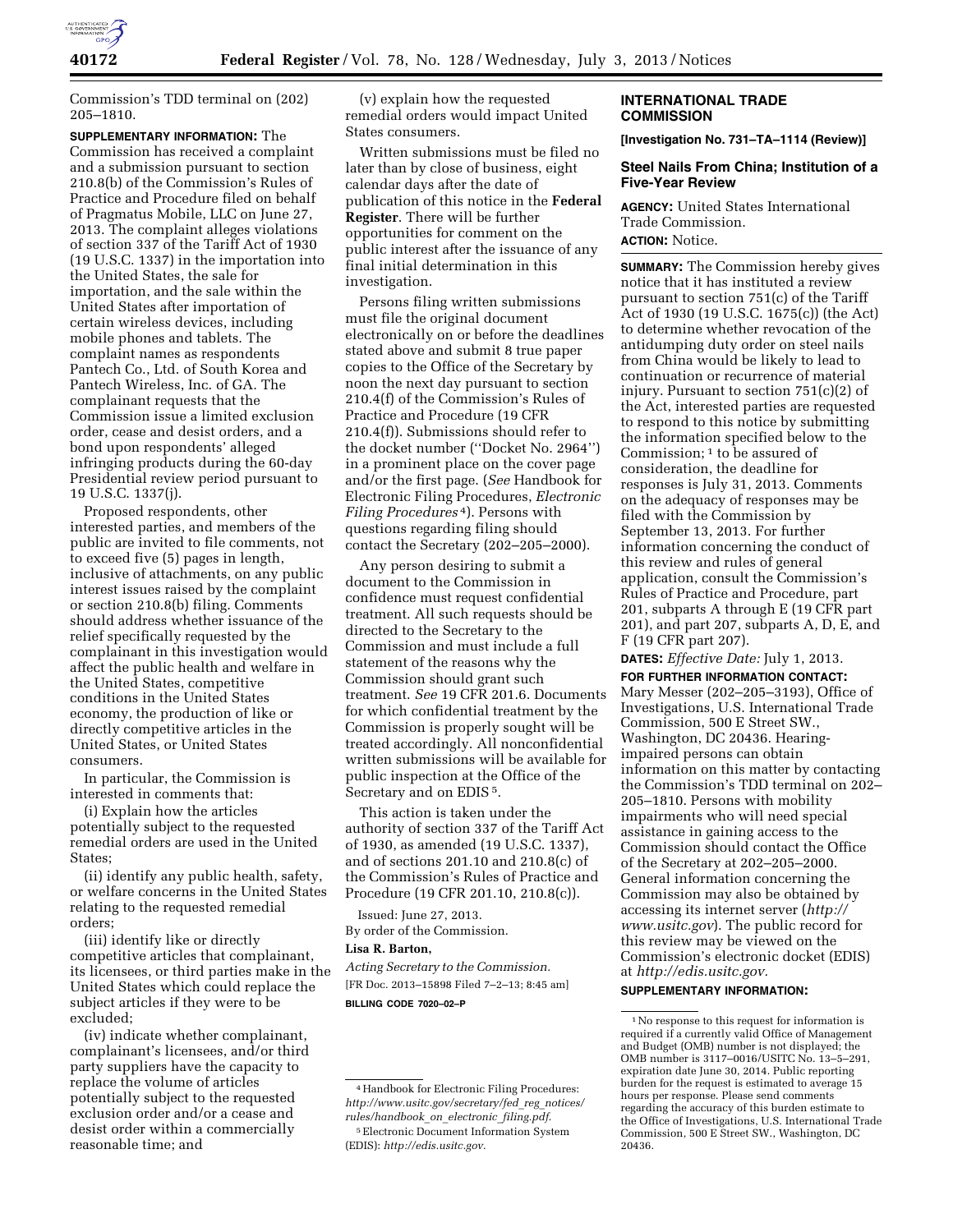*Background.* On August 1, 2008, the Department of Commerce issued an antidumping duty order on imports of steel nails from China (73 FR 44961). The Commission is conducting a review to determine whether revocation of the order would be likely to lead to continuation or recurrence of material injury to the domestic industry within a reasonably foreseeable time. It will assess the adequacy of interested party responses to this notice of institution to determine whether to conduct a full review or an expedited review. The Commission's determination in any expedited review will be based on the facts available, which may include information provided in response to this notice.

*Definitions.* The following definitions apply to this review:

(1) *Subject Merchandise* is the class or kind of merchandise that is within the scope of the five-year review, as defined by the Department of Commerce.

(2) The *Subject Country* in this review is China.

(3) The *Domestic Like Product* is the domestically produced product or products which are like, or in the absence of like, most similar in characteristics and uses with, the *Subject Merchandise.* In its original determination, the Commission defined a single *Domestic Like Product*  consisting of certain steel nails, coextensive with Commerce's scope.

(4) The *Domestic Industry* is the U.S. producers as a whole of the *Domestic Like Product,* or those producers whose collective output of the *Domestic Like Product* constitutes a major proportion of the total domestic production of the product. In its original determination, the Commission defined the *Domestic Industry* as producers of the domestic like product, and it found appropriate circumstances to exclude three firms from the domestic industry as related parties (Stenco, Specialty Fastening, and Stanley).

(5) The *Order Date* is the date that the antidumping duty order under review became effective. In this review, the *Order Date* is August 1, 2008.

(6) An *Importer* is any person or firm engaged, either directly or through a parent company or subsidiary, in importing the *Subject Merchandise* into the United States from a foreign manufacturer or through its selling agent.

*Participation in the review and public service list.* Persons, including industrial users of the *Subject Merchandise* and, if the merchandise is sold at the retail level, representative consumer organizations, wishing to participate in the review as parties must file an entry of appearance with the Secretary to the Commission, as provided in section 201.11(b)(4) of the Commission's rules, no later than 21 days after publication of this notice in the **Federal Register**. The Secretary will maintain a public service list containing the names and addresses of all persons, or their representatives, who are parties to the review.

Former Commission employees who are seeking to appear in Commission five-year reviews are advised that they may appear in a review even if they participated personally and substantially in the corresponding underlying original investigation. The Commission's designated agency ethics official has advised that a five-year review is not considered the ''same particular matter'' as the corresponding underlying original investigation for purposes of 18 U.S.C. 207, the post employment statute for Federal employees, and Commission rule 201.15(b) (19 CFR 201.15(b)), 73 FR 24609 (May 5, 2008). This advice was developed in consultation with the Office of Government Ethics. Consequently, former employees are not required to seek Commission approval to appear in a review under Commission rule 19 CFR 201.15, even if the corresponding underlying original investigation was pending when they were Commission employees. For further ethics advice on this matter, contact Carol McCue Verratti, Deputy Agency Ethics Official, at 202–205– 3088.

*Limited disclosure of business proprietary information (BPI) under an administrative protective order (APO) and APO service list.* Pursuant to section 207.7(a) of the Commission's rules, the Secretary will make BPI submitted in this review available to authorized applicants under the APO issued in the review, provided that the application is made no later than 21 days after publication of this notice in the **Federal Register**. Authorized applicants must represent interested parties, as defined in 19 U.S.C. 1677(9), who are parties to the review. A separate service list will be maintained by the Secretary for those parties authorized to receive BPI under the APO.

*Certification.* Pursuant to section 207.3 of the Commission's rules, any person submitting information to the Commission in connection with this review must certify that the information is accurate and complete to the best of the submitter's knowledge. In making the certification, the submitter will be deemed to consent, unless otherwise specified, for the Commission, its

employees, and contract personnel to use the information provided in any other reviews or investigations of the same or comparable products which the Commission conducts under Title VII of the Act, or in internal audits and investigations relating to the programs and operations of the Commission pursuant to 5 U.S.C. Appendix 3.

*Written submissions.* Pursuant to section 207.61 of the Commission's rules, each interested party response to this notice must provide the information specified below. The deadline for filing such responses is July 31, 2013. Pursuant to section 207.62(b) of the Commission's rules, eligible parties (as specified in Commission rule 207.62(b)(1)) may also file comments concerning the adequacy of responses to the notice of institution and whether the Commission should conduct an expedited or full review. The deadline for filing such comments is September 13, 2013. All written submissions must conform with the provisions of sections 201.8 and 207.3 of the Commission's rules and any submissions that contain BPI must also conform with the requirements of sections 201.6 and 207.7 of the Commission's rules. Please be aware that the Commission's rules with respect to electronic filing have been amended. The amendments took effect on November 7, 2011. See 76 FR 61937 (Oct. 6, 2011) and the newly revised Commission's Handbook on E-Filing, available on the Commission's Web site at *[http://edis.usitc.gov.](http://edis.usitc.gov)* Also, in accordance with sections 201.16(c) and 207.3 of the Commission's rules, each document filed by a party to the review must be served on all other parties to the review (as identified by either the public or APO service list as appropriate), and a certificate of service must accompany the document (if you are not a party to the review you do not need to serve your response).

*Inability to provide requested information.* Pursuant to section 207.61(c) of the Commission's rules, any interested party that cannot furnish the information requested by this notice in the requested form and manner shall notify the Commission at the earliest possible time, provide a full explanation of why it cannot provide the requested information, and indicate alternative forms in which it can provide equivalent information. If an interested party does not provide this notification (or the Commission finds the explanation provided in the notification inadequate) and fails to provide a complete response to this notice, the Commission may take an adverse inference against the party pursuant to section 776(b) of the Act (19 U.S.C.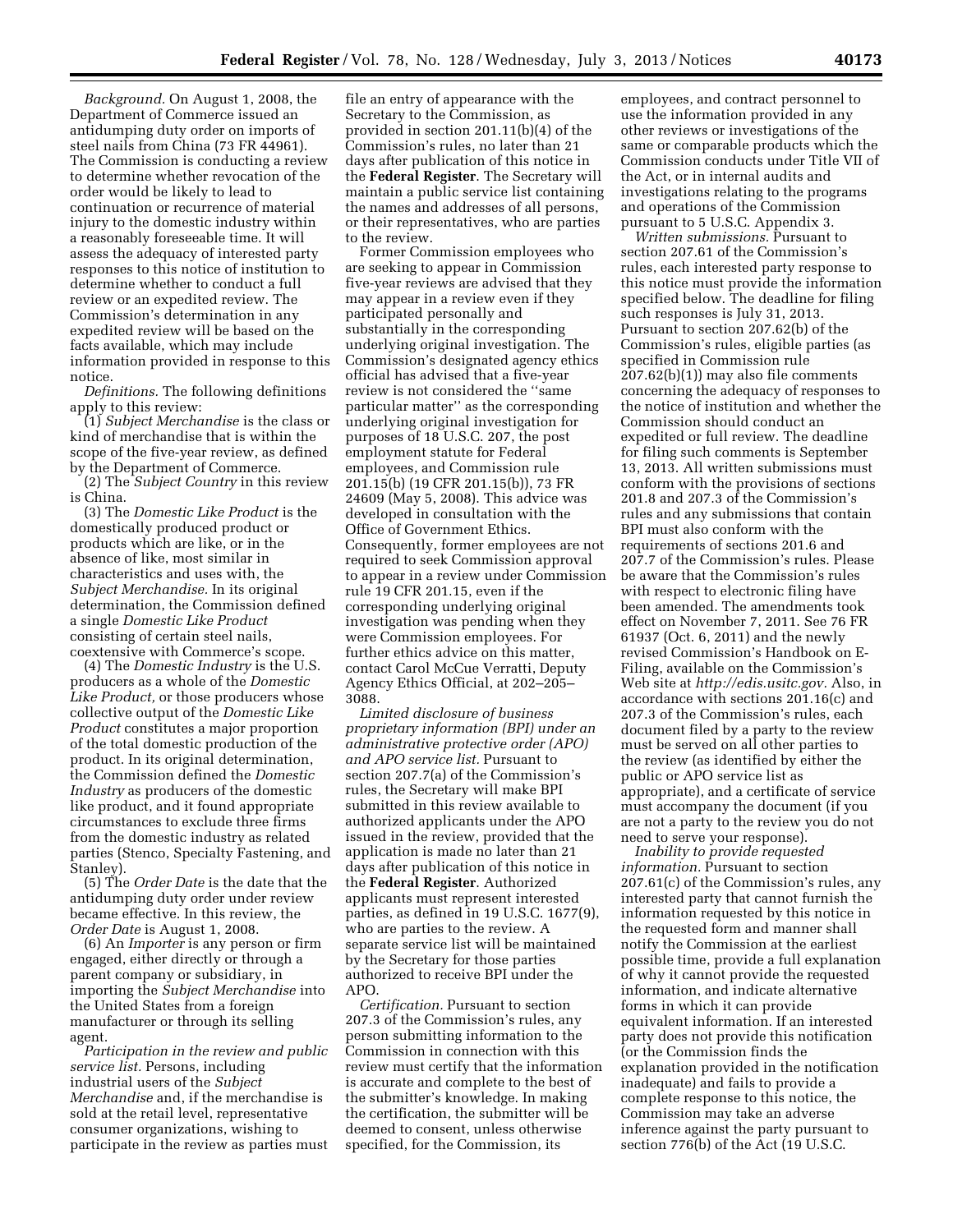1677e(b)) in making its determination in the review.

*Information to be provided in response to this notice of institution:* As used below, the term ''firm'' includes any related firms.

(1) The name and address of your firm or entity (including World Wide Web address) and name, telephone number, fax number, and Email address of the certifying official.

(2) A statement indicating whether your firm/entity is a U.S. producer of the *Domestic Like Product,* a U.S. union or worker group, a U.S. importer of the *Subject Merchandise,* a foreign producer or exporter of the *Subject Merchandise,*  a U.S. or foreign trade or business association, or another interested party (including an explanation). If you are a union/worker group or trade/business association, identify the firms in which your workers are employed or which are members of your association.

(3) A statement indicating whether your firm/entity is willing to participate in this review by providing information requested by the Commission.

(4) A statement of the likely effects of the revocation of the antidumping duty order on the *Domestic Industry* in general and/or your firm/entity specifically. In your response, please discuss the various factors specified in section 752(a) of the Act (19 U.S.C. 1675a(a)) including the likely volume of subject imports, likely price effects of subject imports, and likely impact of imports of *Subject Merchandise* on the *Domestic Industry.* 

(5) A list of all known and currently operating U.S. producers of the *Domestic Like Product.* Identify any known related parties and the nature of the relationship as defined in section 771(4)(B) of the Act (19 U.S.C.  $1677(4)(B)$ ).

(6) A list of all known and currently operating U.S. importers of the *Subject Merchandise* and producers of the *Subject Merchandise* in the *Subject Country* that currently export or have exported *Subject Merchandise* to the United States or other countries since the *Order Date.* 

(7) A list of 3–5 leading purchasers in the U.S. market for the *Domestic Like Product* and the *Subject Merchandise*  (including street address, World Wide Web address, and the name, telephone number, fax number, and Email address of a responsible official at each firm).

(8) A list of known sources of information on national or regional prices for the *Domestic Like Product* or the *Subject Merchandise* in the U.S. or other markets.

(9) If you are a U.S. producer of the *Domestic Like Product,* provide the

following information on your firm's operations on that product during calendar year 2012, except as noted (report quantity data in short tons and value data in U.S. dollars, f.o.b. plant). If you are a union/worker group or trade/business association, provide the information, on an aggregate basis, for the firms in which your workers are employed/which are members of your association.

(a) Production (quantity) and, if known, an estimate of the percentage of total U.S. production of the *Domestic Like Product* accounted for by your firm's(s') production;

(b) Capacity (quantity) of your firm to produce the *Domestic Like Product* (i.e., the level of production that your establishment(s) could reasonably have expected to attain during the year, assuming normal operating conditions (using equipment and machinery in place and ready to operate), normal operating levels (hours per week/weeks per year), time for downtime, maintenance, repair, and cleanup, and a typical or representative product mix);

(c) the quantity and value of U.S. commercial shipments of the *Domestic Like Product* produced in your U.S. plant(s);

(d) the quantity and value of U.S. internal consumption/company transfers of the *Domestic Like Product*  produced in your U.S. plant(s); and

(e) the value of (i) net sales, (ii) cost of goods sold (COGS), (iii) gross profit, (iv) selling, general and administrative (SG&A) expenses, and (v) operating income of the *Domestic Like Product*  produced in your U.S. plant(s) (include both U.S. and export commercial sales, internal consumption, and company transfers) for your most recently completed fiscal year (identify the date on which your fiscal year ends).

(10) If you are a U.S. importer or a trade/business association of U.S. importers of the *Subject Merchandise*  from the *Subject Country,* provide the following information on your firm's(s') operations on that product during calendar year 2012 (report quantity data in short tons and value data in U.S. dollars). If you are a trade/business association, provide the information, on an aggregate basis, for the firms which are members of your association.

(a) The quantity and value (landed, duty-paid but not including antidumping duties) of U.S. imports and, if known, an estimate of the percentage of total U.S. imports of *Subject Merchandise* from the *Subject Country* accounted for by your firm's(s') imports;

(b) the quantity and value (f.o.b. U.S. port, including antidumping duties) of

U.S. commercial shipments of *Subject Merchandise* imported from the *Subject Country;* and

(c) the quantity and value (f.o.b. U.S. port, including antidumping duties) of U.S. internal consumption/company transfers of *Subject Merchandise*  imported from the *Subject Country.* 

(11) If you are a producer, an exporter, or a trade/business association of producers or exporters of the *Subject Merchandise* in the *Subject Country,*  provide the following information on your firm's(s') operations on that product during calendar year 2012 (report quantity data in short tons and value data in thousands of U.S. dollars, landed and duty-paid at the U.S. port but not including antidumping duties). If you are a trade/business association, provide the information, on an aggregate basis, for the firms which are members of your association.

(a) Production (quantity) and, if known, an estimate of the percentage of total production of *Subject Merchandise*  in the *Subject Country* accounted for by your firm's(s') production;

(b) Capacity (quantity) of your firm(s) to produce the *Subject Merchandise* in the *Subject Country* (i.e., the level of production that your establishment(s) could reasonably have expected to attain during the year, assuming normal operating conditions (using equipment and machinery in place and ready to operate), normal operating levels (hours per week/weeks per year), time for downtime, maintenance, repair, and cleanup, and a typical or representative product mix); and

(c) the quantity and value of your firm's(s') exports to the United States of *Subject Merchandise* and, if known, an estimate of the percentage of total exports to the United States of *Subject Merchandise* from the *Subject Country*  accounted for by your firm's(s') exports.

(12) Identify significant changes, if any, in the supply and demand conditions or business cycle for the *Domestic Like Product* that have occurred in the United States or in the market for the *Subject Merchandise* in the *Subject Country* since the *Order Date,* and significant changes, if any, that are likely to occur within a reasonably foreseeable time. Supply conditions to consider include technology; production methods; development efforts; ability to increase production (including the shift of production facilities used for other products and the use, cost, or availability of major inputs into production); and factors related to the ability to shift supply among different national markets (including barriers to importation in foreign markets or